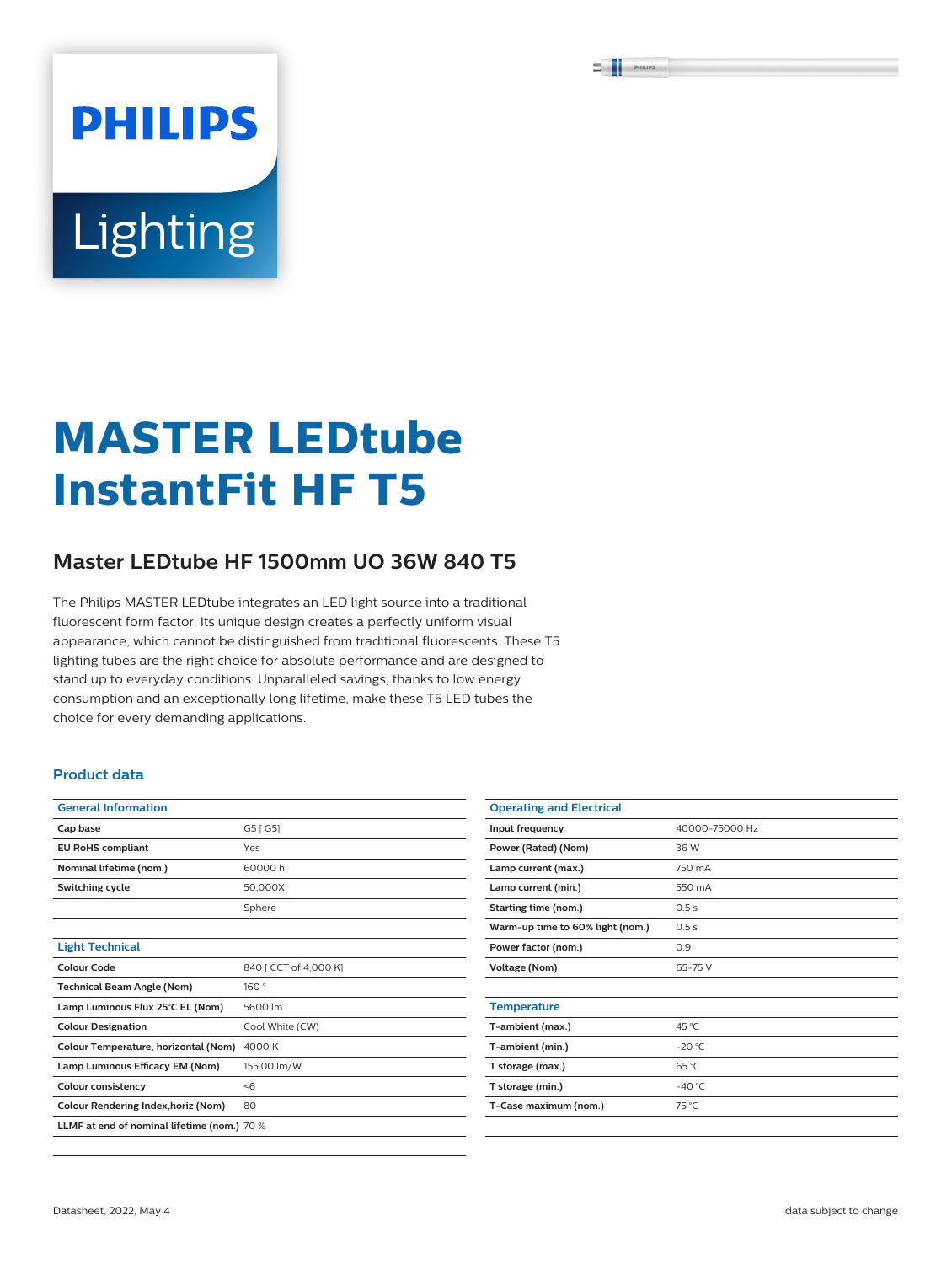#### **MASTER LEDtube InstantFit HF T5**

| <b>Controls and Dimming</b>     |                                          |  |  |  |
|---------------------------------|------------------------------------------|--|--|--|
| Dimmable                        | <b>No</b>                                |  |  |  |
|                                 |                                          |  |  |  |
| <b>Mechanical and Housing</b>   |                                          |  |  |  |
| <b>Lamp Finish</b>              | Frosted                                  |  |  |  |
| <b>Bulb material</b>            | Plastic                                  |  |  |  |
| <b>Product length</b>           | 1500 mm                                  |  |  |  |
| <b>Bulb shape</b>               | Tube, double-ended                       |  |  |  |
|                                 |                                          |  |  |  |
| <b>Approval and Application</b> |                                          |  |  |  |
| <b>Energy Efficiency Class</b>  | D                                        |  |  |  |
| Energy-saving product           | Yes                                      |  |  |  |
| Approval marks                  | RoHS compliance TUV CE marking KEMA Keur |  |  |  |
|                                 | certificate                              |  |  |  |

| Energy consumption kWh/1,000 hours 36 kWh |                                        |  |  |  |
|-------------------------------------------|----------------------------------------|--|--|--|
|                                           | 415182                                 |  |  |  |
|                                           |                                        |  |  |  |
| <b>Product Data</b>                       |                                        |  |  |  |
| Full product code                         | 871869670603900                        |  |  |  |
| Order product name                        | Master LEDtube HF 1500mm UO 36W 840 T5 |  |  |  |
| EAN/UPC - product                         | 8718696706039                          |  |  |  |
| Order code                                | 929001346202                           |  |  |  |
| SAP numerator - quantity per pack         |                                        |  |  |  |
| Numerator - packs per outer box           | 10                                     |  |  |  |
| <b>SAP</b> material                       | 929001346202                           |  |  |  |
| SAP net weight (piece)                    | 0.170 kg                               |  |  |  |

#### **Dimensional drawing**



| Product                                                             | D1 | D <sub>2</sub> | <b>A1</b> | A <sub>2</sub> | A3 |
|---------------------------------------------------------------------|----|----------------|-----------|----------------|----|
| Master LED tube HF 1500mm 15.2 mm 21 mm 1447.8 mm 1454.9 mm 1462 mm |    |                |           |                |    |
| <b>UO 36W 840 T5</b>                                                |    |                |           |                |    |

**Master LEDtube HF 1500mm UO 36W 840 T5**

#### **Photometric data**



CalcuLuX Photometrics 4.5 Philips Lighting B.V. Page: 1/1

200 300 400 500 600  $_{200}^{\circ}$ 40 80 20 60 700 800<br>← [nm]∧ 100 Intensity (%)

**LEDtube 1500mm 36W G5 840 5600lm**

#### **LEDtube 1500mm 36W G5 840 5600lm**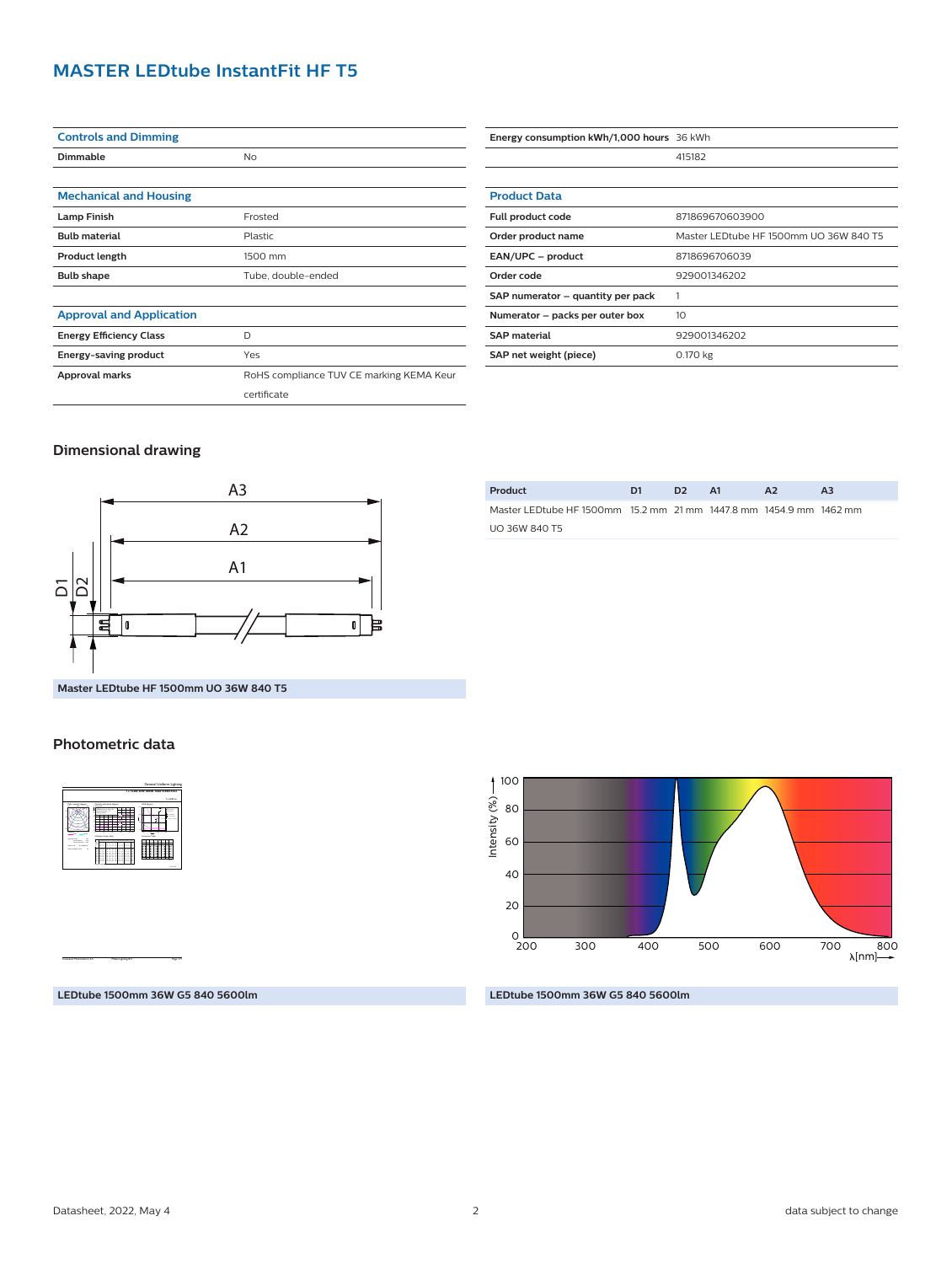#### **MASTER LEDtube InstantFit HF T5**

#### **Photometric data**



**LEDtube 1200mm 26W G5**

#### **Lifetime**



#### **LEDtube 1500mm 36W G5 5600lm**



**LEDtube 1500mm 36W G5 5600lm LEDtube 1200mm 26W G5 3900lm**



#### **LEDtube 1500mm 36W G5 5600lm**